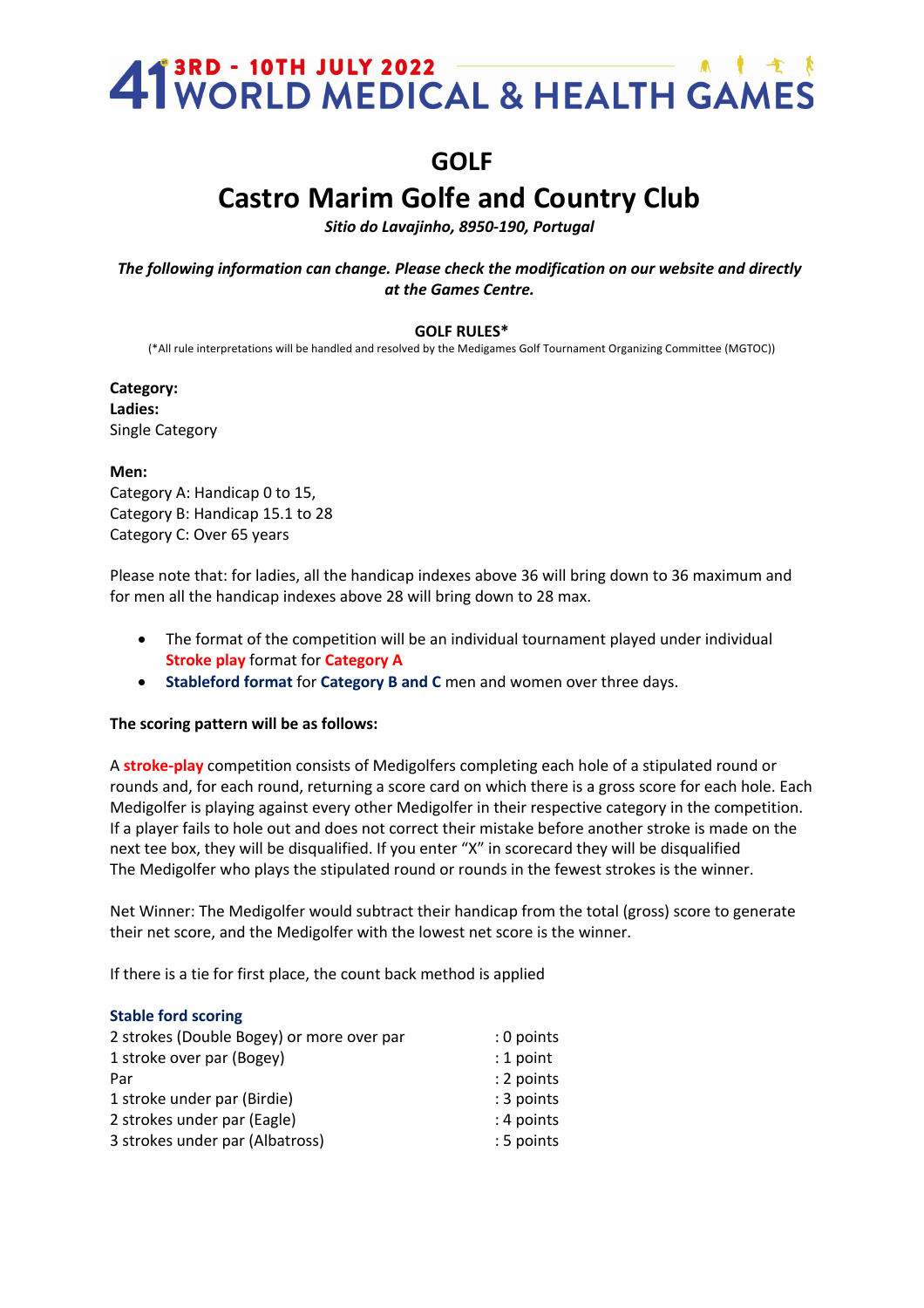# **AT 3RD - 10TH JULY 2022**<br>If more than 40 to 50 players in each category, MGTOC will be instituting a cut line in both gross and

net score. The official cut will be finalized at the end of the second day, depending on how players are doing as the tournament progresses. Those who do not make the cut can participate in the competition in scramble format on the third day with their partner of choice\*\*\* If less than 40 participants, the MGTOC will restrict the tournament to just for three days and there will not be any cut. Winners will be decided based on the total score in gross and net.

#### **During the competition there will be contests as mentioned below:**

#### **CONTESTS**

**Closest to the Pin: (**Hole #To Be Determined). If your tee shot is closest to the Pin/Hole, write your name on the marker card and place the marker in the ground on the spot where your ball came to rest. Once the marker has been placed in the ground, it should stay there until someone else hits a closer shot. Use the flagstick as a measuring rod if it is a close call. Then, that person should repeat the procedure of writing their name on the card below the other name(s) and place the marker at the spot.

**Longest Drive:** (Hole #To Be Determined). If your drive is the longest and over 150 meters in length, write your name on the marker card and place the marker in the ground on the spot where your ball lays. Once the marker has been placed in the ground, it should stay there until someone else makes a drive longer than yours. Then, that person should repeat the procedure of writing their name on the card below the other name(s) and place the marker at the spot.

**Highest Number Birdies for the day:** The player with the most instances of birdies win the prize.

#### **ETIQUETTE**

#### **Courtesy on the Course**

- If someone else is playing from the tee, do not tee your ball until he has played.
- Always stand still when another player is playing. Do not talk.
- Be ready to play when it is your turn.
- When you are looking for a lost ball, your maximum allowed time for the search is five (5) minutes.
- Write down scores on the way to the next hole, not on the green you are leaving.
- Never take more than one practice swing, if any.

#### **Safety First**

Both in Practice and Play always make sure that:

- No one is near you when you swing the club.
- No one is ahead of you where your shot might hit them.

#### **Clubs and the Ball**

- You may carry no more than fourteen clubs.
- Normally, you may not change balls during the play of a hole. However, if you damage or cut your ball, you may do so after first telling your fellow competitor.

#### **Things a Medigolfer should do**

You should: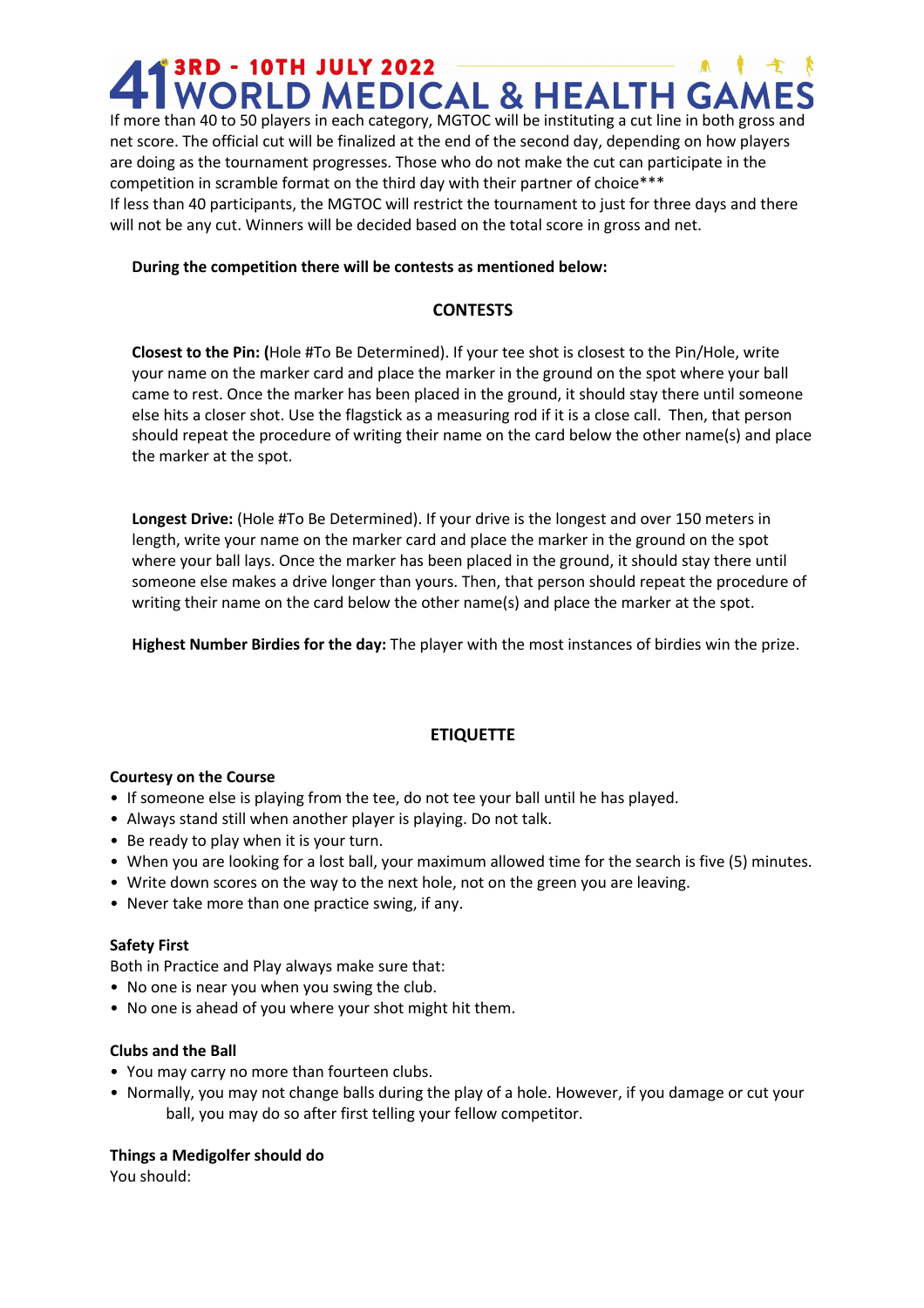# **41 SRD - 10TH JULY 2022**<br>• Read the notices given to you by the MGTOC officials.

- 
- Always use your proper handicap.
- Know your tee time or starting time.
- Make sure you play your own ball (put a mark on the ball with a marker in case someone else is using an identical ball.)
- Please smooth all marks made in Sand Bunkers.
- Leave the putting green as soon as you have holed out.
- Do not play until the players in front of you are out of range.
- Balls may be cleaned on the green, and ball marks repaired prior to putting.
- Please observe all local course rules.
- Practice Swings: A practice swing while you're on the hole does not count as a stroke. You must stand back from the tee and ball. Between holes, golfers can practice their swings in designated areas on the course.
- Make sure your score for each hole is correct with fellow competitors before you turn in your card.
	- Pace of Play: Always play without delay. Paramount in this category is to be at your ball, ready to hit, when it is your turn. After the tee shot, all the way to holing out, the order of play is always farthest from the hole first, and they're really no exceptions. Always carry two uniquely marked balls. Limit your divot less practice swings to just a few seconds, and never practice swing towards anyone. `
	- On the green, study your shot alternatives, line of putt, and putting strategy while others are preparing to hit. You should always hit well within 45 seconds of the previous golfer's stroke. The only way to judge your speed is your position relative to the group in front of you. You are in position if, as you approach your next shot, they are just moving off. Don't lag behind or crowd unnecessarily the group in front.
	- Never talk or tell stories that in anyway, even for a few seconds, delay play. There is plenty of time between shots while walking or riding to the next shot for discourse and jocularity. Consider the scorecard after hitting, while proceeding to the next shot, never on the tee or green.
	- Play Ready Golf: Many golfers strictly adhere to the "farthest from the hole hits first" rule. In casual golf, don't sweat it. If everyone is paying attention, the golfer who is ready should go first...within reason, of course. The next time you and your buddy are on opposite sides of the fairway, and you're ready but he's still digging for a club in his bag, go ahead and hit the shot even though you're 10 yards ahead. Guarantee all the golfers behind you will be grateful.
	- Keep playing unless there is lightning, you are ill, or an official tells you to stop. Enjoy each day with other Medigolfers!

#### **COMPETITION SCHEDULE:**

| <b>Monday</b><br>04-Jul-22       | Tuesday<br>05-Jul-22 | Wednesday<br>06-Jul-22 | <b>Thursday</b><br>07-Jul-22 | Friday<br>08-Jul-22 |
|----------------------------------|----------------------|------------------------|------------------------------|---------------------|
| <b>Training (Practice round)</b> | $8.30$ am            | $8.30$ am              |                              | $8.30$ am           |
|                                  | 18 holes             | 18 holes               | Day-off                      | 18 holes            |

*Accompanying people can compete, but they will not be ranked*

*Medals award ceremony directly on site at the end of the event*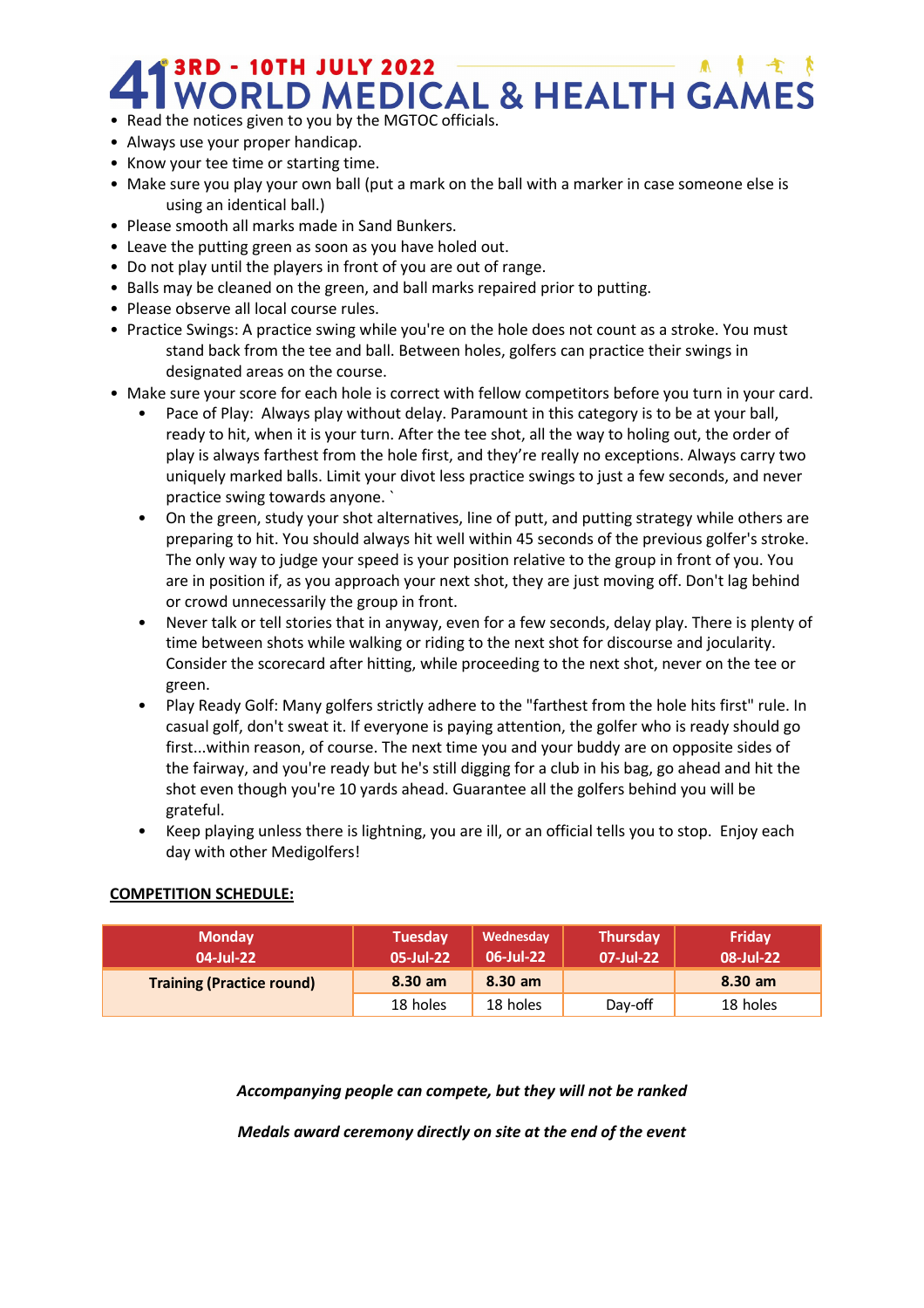## **APPENDIX-1 APPENDIX-1**<br>WORLD MEDICAL & HEALTH GAMES

**AWARDS:** The following categories will receive awards in both male and female sections for both gross score and net score:

**Category: Ladies: Single Category**

**Men: Category A: Handicap 0 to 15, Category B: Handicap 15.1 to 28 Category C: Over 65 years**

#### Category A (Men)

| Gross Score   |                     |
|---------------|---------------------|
| First place:  | Cup and Gold medal  |
| Second place: | Silver Medal        |
| Third place:  | <b>Bronze Medal</b> |

#### Category A (Men)

| Cup and Gold medal  |
|---------------------|
| <b>Silver Medal</b> |
| <b>Bronze Medal</b> |
|                     |

#### Category B (Men)

| Gross Score   |                     |
|---------------|---------------------|
| First place:  | Cup and Gold medal  |
| Second place: | Silver Medal        |
| Third place:  | <b>Bronze Medal</b> |

#### Category B (Men)

| Net Score     |                     |
|---------------|---------------------|
| First place:  | Cup and Gold medal  |
| Second place: | Silver Medal        |
| Third place:  | <b>Bronze Medal</b> |

#### Category C (Men)

Gross Score Second place: Silver Medal Third place: Bronze Medal

First place: Cup and Gold medal

#### Category C (Men)

Net Score Second place: Silver Medal Third place: Bronze Medal

First place: Cup and Gold medal